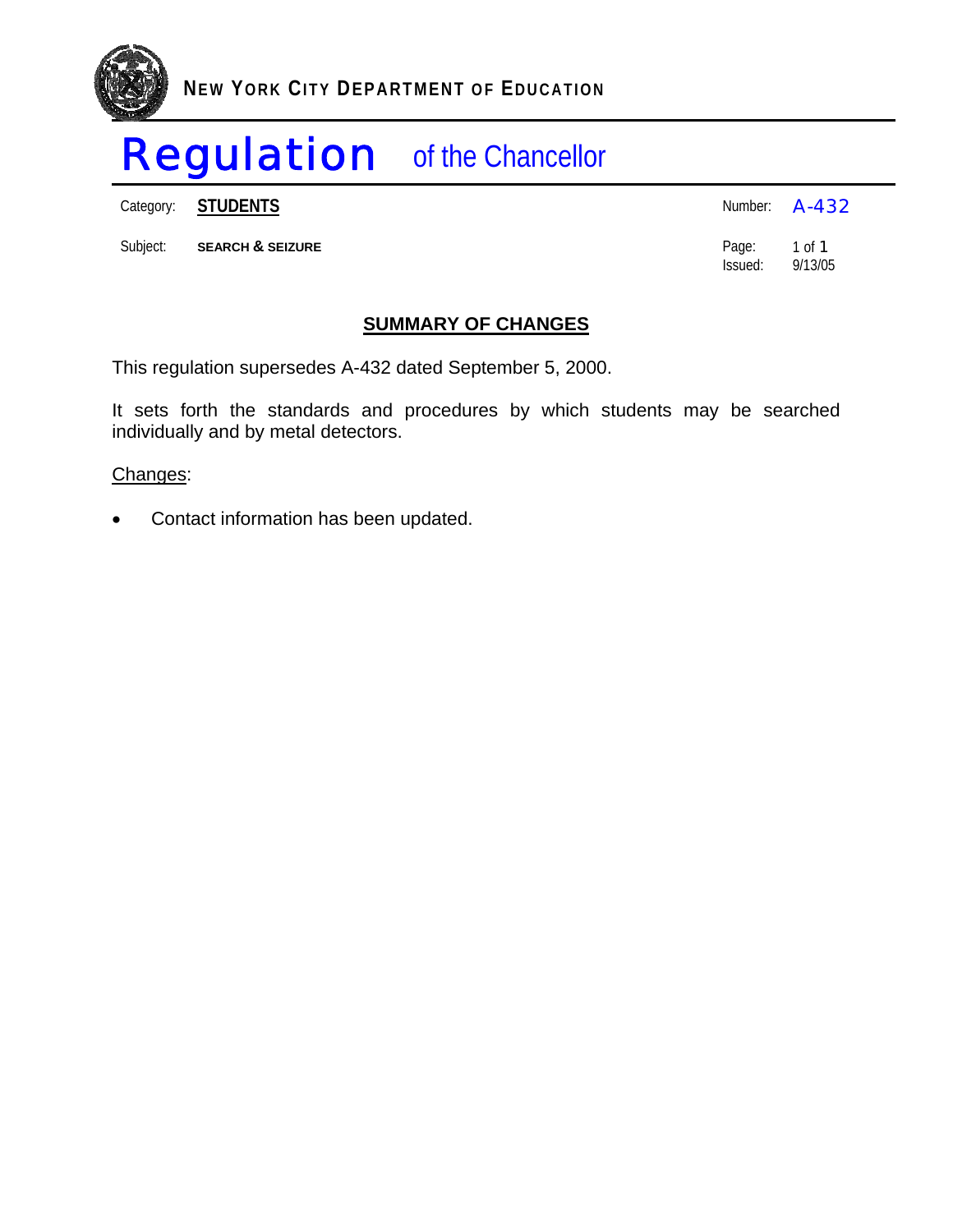Category: **STUDENTS A-432** 

Subject: **SEARCH & SEIZURE Page: 1 of 8** 

Issued: 9/13/05

### **ABSTRACT**

This Regulation supersedes and replaces Chancellor's Regulation A-432 dated September 5, 2000. Students have a constitutional right to be free from unreasonable searches and seizures. A student's person and possessions may be searched provided that school officials have reasonable suspicion to believe that the search will turn up evidence that the student has violated or is violating either the law and/or school rules and regulations. The extent and scope of the search must be reasonably related to the objective of the search and not excessively intrusive in light of the age and sex of the student and nature of the infraction. Searches should be conducted with a reasonable degree of privacy and consideration for the dignity of the individual. The following sets forth the procedures to be followed when students, their possessions and/or their lockers are searched.

#### **I. SEARCHES**

Personal and metal detection searches of students, their belongings and their lockers shall be conducted by School Safety Agents (SSAs) on behalf of the principal/designee as follows:

- A. Search of Students and their Belongings (e.g. book bags, clothing)
	- 1. If there is reasonable suspicion to believe that a student has violated or is violating the law or school rules and regulations, the principal/designee must be so advised. If it is determined that a search is warranted, the principal/designee shall direct the SSA to bring the student to a location designated by the principal/designee. In the event of an emergency, refer to paragraph I.A.7.
	- 2. Once the student has been brought to that location, the principal/designee shall advise the student that the principal/designee has reasonable grounds to believe that the student has violated or is violating the law or school rules and regulations.
	- 3. The principal/designee must be present while the search of the student is conducted, except as indicated in paragraph I.A.7. below.
	- 4. Prior to conducting a search, the principal/designee shall ask the student whether the student has anything in his/her possession which he/she is not permitted to have in school. If the student acknowledges

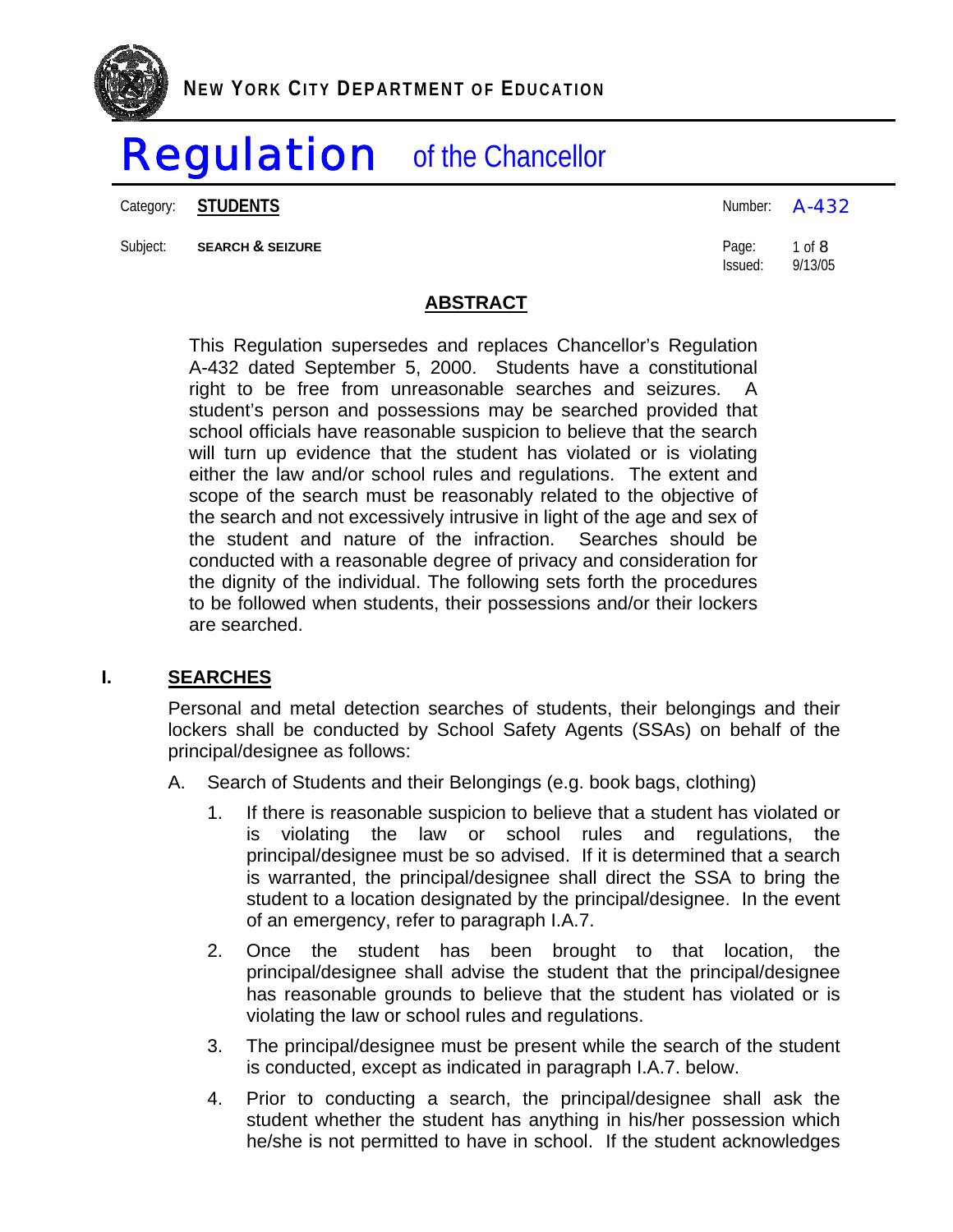

Category: **STUDENTS A-432** 

Subject: **SEARCH & SEIZURE Page:** 2 of 8

Issued: 9/13/05

that he/she is in possession of contraband, the principal/designee shall ask the student to remove the object from the student's person or belongings.

- 5. If the student declines to remove the item or indicates that he/she is not in possession of any contraband, the principal shall direct the SSA to search the student. To the maximum extent possible, if the search involves contact with the student, the search shall be conducted by a SSA of the same sex as the student being searched.
- 6. If the SSA conducting the search finds an object which he/she believes may be evidence of the student having violated a law or school rule and regulation, the SSA shall ask the student to remove the object. If the student refuses to remove the object, the SSA shall remove it.
- 7. In the event of an emergency which requires immediate intervention to protect the safety and security of the school community or any individual, a SSA may search a student provided the SSA has reasonable suspicion to believe that a student has violated or is violating the law or school rules and regulations. Once the emergency situation is under control, the SSA shall immediately take the student to the principal/designee and advise the principal/designee of the situation.
- 8. Under no circumstances shall a strip-search of a student be conducted.
- B. Search of Lockers
	- 1. School lockers are the property of the Department of Education even when assigned to students. Lockers may be searched when there is reasonable suspicion to believe the lockers contain evidence that the student has violated or is violating the law and/or school rules and regulations.
	- 2. If there is reasonable suspicion to believe a student's locker contains contraband, the principal/designee must be advised. If the principal/designee determines that a search is warranted, he/she shall direct the SSA or appropriate personnel to search the locker.
	- 3. The principal/designee must be present while the search of the locker is conducted, except as indicated in paragraph II.B.4. below.
	- 4. In the event of an emergency which requires immediate intervention to protect the safety and security of the school community or any individual, a SSA may search a student's locker provided the SSA has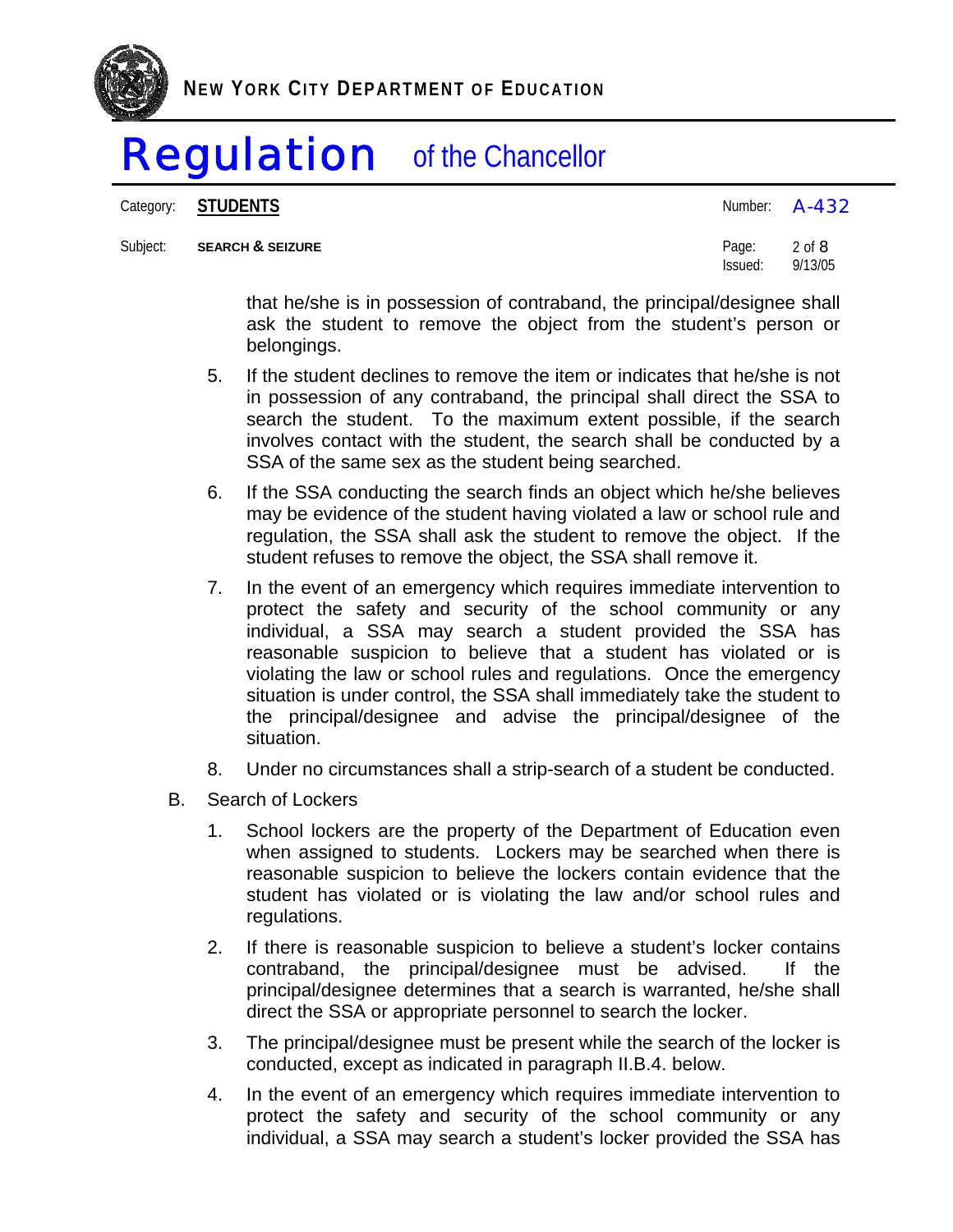

Category: **STUDENTS A-432** 

Subject: **SEARCH & SEIZURE** Page: 3 of 8<br>
Page: 3 of 8<br>
Issued: 9/13/05 Issued: 9/13/05

> reasonable suspicion to believe that the locker contains evidence that a student has violated or is violating the law or school rules and regulations. Once the situation is under control, the SSA shall immediately advise the principal/designee of the situation.

#### **II. METAL DETECTION SEARCHES**

- A. Overview
	- 1. The purpose of the metal detector scan is to prevent weapons and/or contraband from entering the schools. At all times, the degree and nature of the search are not to go beyond what is necessary to allow staff to discharge their responsibility.
	- 2. The principal/designee must be present to observe the scanning of students. Where there is more than one scanning site, designees shall be assigned at the direction of the principal to ensure proper coordination of the scanning procedure and follow-up activities.
	- 3. Persons who refuse to cooperate with the scan will be referred to the principal/designee for appropriate action. Under no circumstances should a student who refuses to cooperate be denied admission or sent home.
	- 4. If a pregnant student or a student for whom scanning is medically inadvisable does not wish to be scanned with the metal detector, he or she should be sent to the principal's office. The principal will then advise the SSA how to proceed.
	- 5. Nothing in the procedures set forth below shall limit the authority of a principal or his/her designee or a SSA to search an individual or the individual's belongings when it is reasonable to believe that a particular individual is in possession of a weapon or any other contraband.
- B. Use of Hand Held Detectors
	- 1. All students entering the school building may be scanned. However, when necessary, the principal may elect not to scan every person. In such cases, the principal, in consultation with a SSA supervisor, will determine the proportion of persons to be scanned on a random basis.
	- 2. Under no circumstances may school officials or SSAs select a particular individual(s) to be scanned unless there is reasonable suspicion to believe that individual(s) is in possession of a weapon and/or contraband.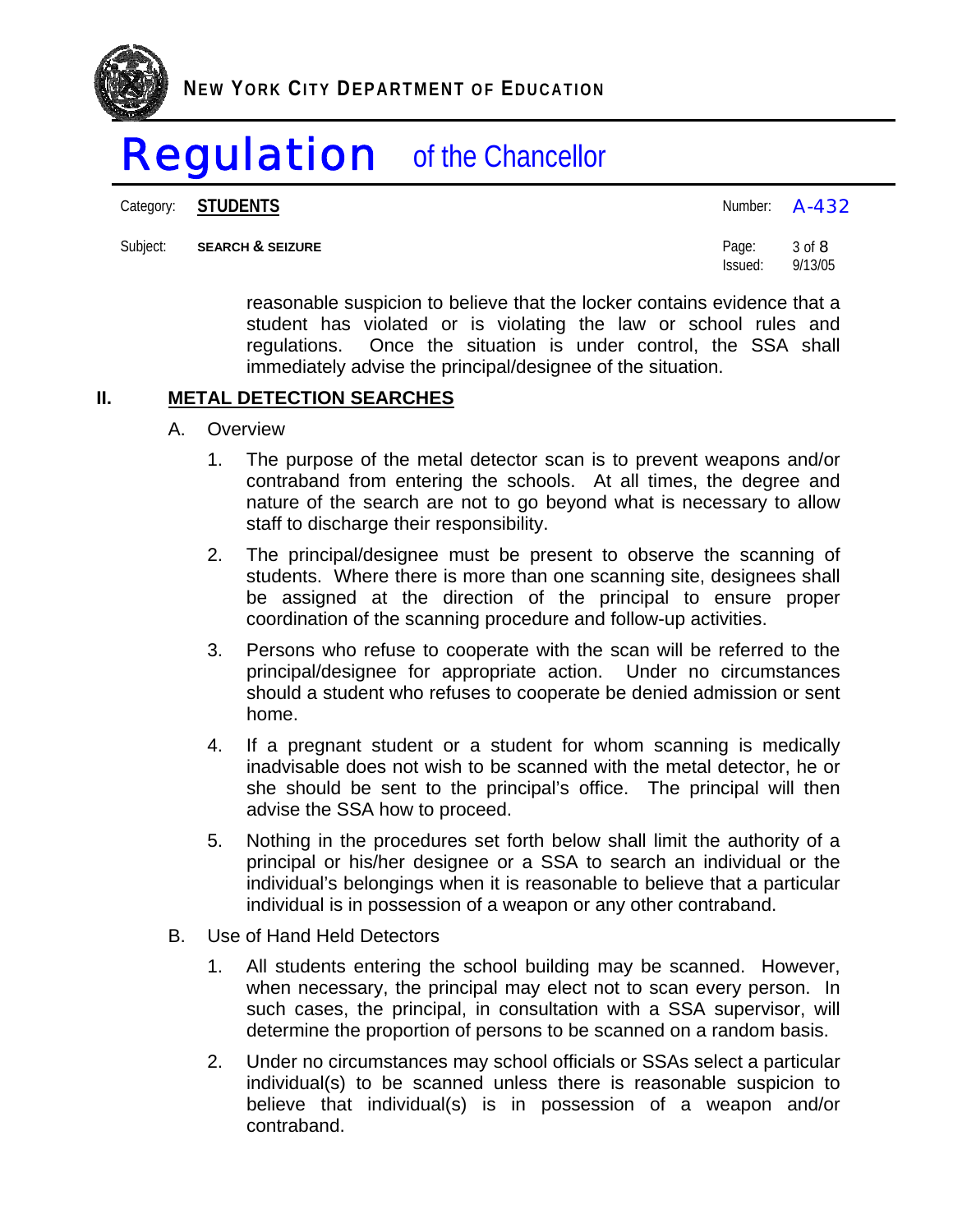

Category: **STUDENTS A-432** 

#### Subject: **SEARCH & SEIZURE Page:** 4 of 8

| .                        |  | .<br>a s | a sa n<br>۰. |
|--------------------------|--|----------|--------------|
|                          |  |          |              |
|                          |  |          |              |
|                          |  |          |              |
|                          |  |          |              |
|                          |  |          |              |
| $\overline{\phantom{0}}$ |  | $ -$     |              |

3. All changes of the scan ratio and exceptions to the established ratio must be logged by the principal/designee. The log entry must indicate the person authorizing the change or exception along with the date, time and reason for the change.

Issued: 9/13/05

- 4. Weapon scanning will be conducted to the maximum extent possible by SSAs of the same sex as the individual seeking admission to the building.
- 5. Reasonable efforts shall be made during the initial scanning process to avoid physical contact by the SSA or scanning equipment with the individual being scanned.
- 6. The SSA conducting the scan will greet the individual to be scanned, fully explain the process, answer questions and give appropriate instructions.
- 7. Prior to scanning, the SSA will request individuals to remove metal objects from their pockets and lay these items on a tray. This tray will be kept in public view and the contents returned as soon as the process has been completed.
- 8. The SSA will proceed in the following manner:
	- a. The SSA will stand to the right side of the individual to be scanned. Scanning will begin at the right shoulder area and proceed down the left side to the feet.
	- b. The SSA will move to the rear of the individual and scan the right side from the feet to the head.
	- c. The SSA will then scan the back of the individual from the head to the feet.
	- d. As the SSA is moving to the left side, the SSA will scan the individual from the feet to the head, passing up the back over the head.
	- e. The SSA will then scan the individual's left side from the left chest to the feet.
	- f. All parcels or bags will be scanned by hand or by the use of an x-ray package scanner.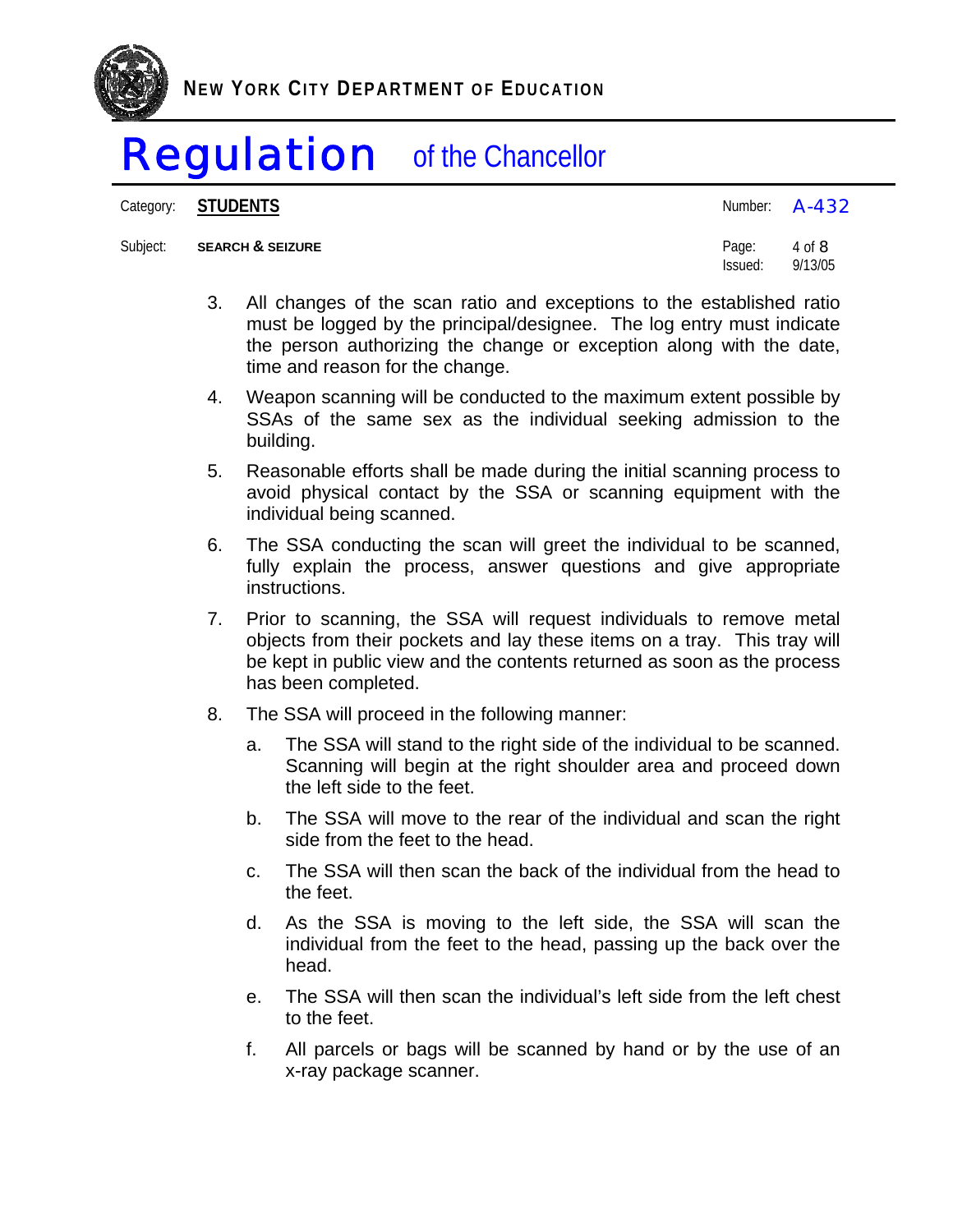

Category: **STUDENTS A-432** 

Subject: **SEARCH & SEIZURE Page:** 5 of 8

| Number: | $A - 432$ |
|---------|-----------|
| n.      | - 10      |

- C. Response to Activation of the Metal Detector
	- 1. If the x-ray package scanner reveals a suspicious image or if the hand scanner is activated while scanning a bag or parcel, the owner will be so advised. If necessary, the SSA may feel the outside of the bag or parcel. Where the SSA has reasonable suspicion that the bag or parcel contains contraband, the SSA may open the bag or parcel. Otherwise, the SSA will request that the owner open the bag or parcel. The SSA will then examine the contents for contraband. If items in the bag or parcel must be shifted to provide a better view, the SSA will use a dowel stick to do so.

Issued: 9/13/05

- 2. If the hand held metal detector activates on a person and the source of the alarm is not apparent (e.g., jewelry), the SSA conducting the scan will direct the individual to remove any remaining metal objects from his/her person and will conduct a second scan. If the detector activates again, the principal/designee shall direct the SSA to escort the individual to a separate area and to conduct a search in accordance with the procedures outlined below.
- D. Search Procedures
	- 1. The search must be conducted in the presence and under the supervision of the principal/designee.
	- 2. Prior to conducting the search, the principal/designee will once again ask the individual to remove any remaining metal objects from his/her person. If the individual declines to remove the objects, the individual will be searched as follows.
	- 3. The search shall be conducted only in the area of the body which activated the metal detector. The search shall commence with the patting of the individual's external clothing in the vicinity of pockets, belts, shoulders, and other specific areas, for the limited purpose of discovering items which may have activated the metal detecting device.
	- 4. If the SSA conducting the search feels an object which may have activated the metal detecting device, and the SSA reasonably believes that the object may be contraband, the SSA shall remove the object. Otherwise, the SSA shall ask the individual to remove the object. If the person refuses to remove the object, the SSA shall remove the object.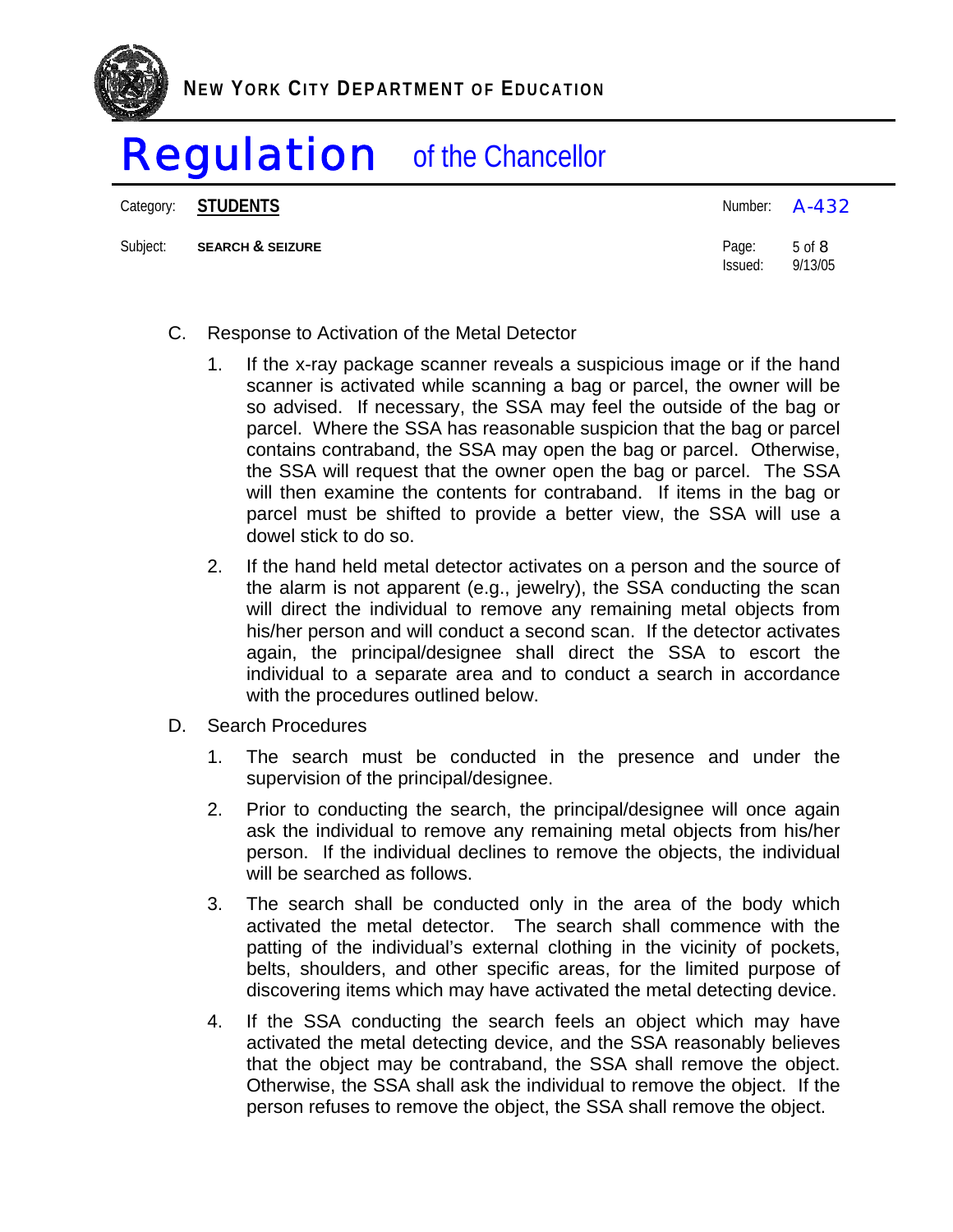

Category: **STUDENTS A-432** 

#### Subject: **SEARCH & SEIZURE**

| Subject: SEARCH & SEIZURE | Page: 6 of 8    |  |
|---------------------------|-----------------|--|
|                           | Issued: 9/13/05 |  |

- 5. If the object voluntarily provided by the individual or removed from the individual could have activated the metal detector, and it is determined that this object did in fact activate the alarm, the SSA must cease performing the search. The SSA will then scan the individual again and the search will be continued only if the metal detector is activated again.
- E. Use of Walk-Through Metal Detectors

The following procedures shall be used for walk-through metal detectors:

- 1. Phase I: Primary Walk-Through Detection
- 2. The SSA will request individuals to remove metal objects from their pockets and to place these articles in their school bag or in a designated place such as a tray.
	- a. Bags or parcels will be viewed by an "airport style" x-ray machine. Once a bag or parcel is passed through the x-ray machine, the individual will walk through a detector.
	- b. SSAs will observe the metal level indicator of the walk-through detector while each individual passes through.
	- c. The level indicator registers visually how much metal is on the individual walking through the detector at that particular point and time.
	- d. The level indicator has the following range:

| Green Light -                                | Light amounts of metal.  |
|----------------------------------------------|--------------------------|
| Amber Light -                                | Medium amounts of metal. |
| <b>Red Light</b><br>$\overline{\phantom{0}}$ | Heavy amounts of metal.  |

e. A red alarm indicator and/or an audio alarm will be activated when an individual has exceeded the acceptable amount of metal.

When an alarm is activated, the individual passing through will be required to undergo additional scanning/searches will be directed to a secondary Metal Detector station (Phase II).

3. Phase II: Secondary Walk-Through Detection

Prior to directing the individual to pass through the secondary walkthrough station the SSA will request the individual to re-check his/her person for any additional loose metal article(s) and place this/these article(s) in a tray when an x-ray machine is not available.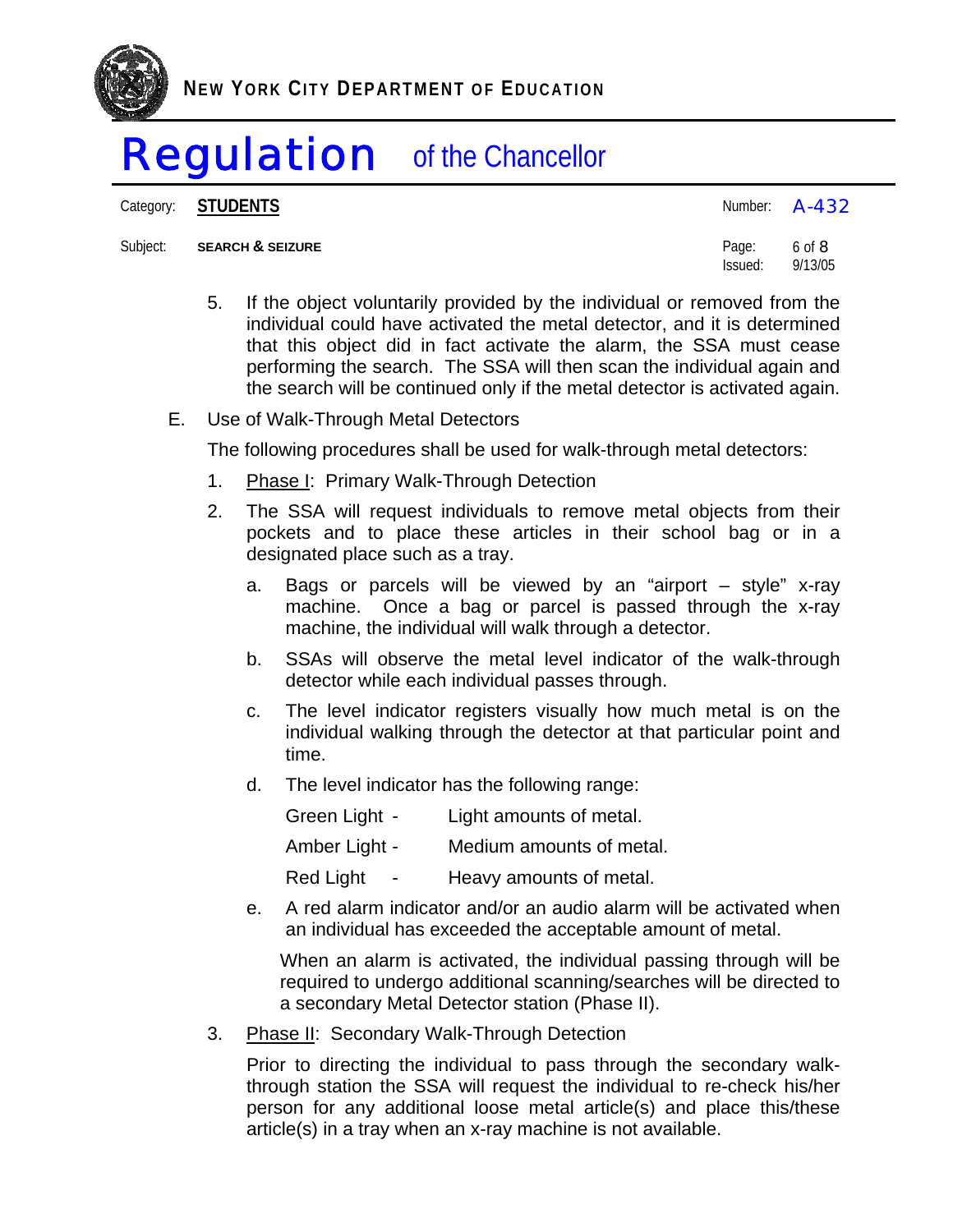

Category: **STUDENTS A-432** 

Subject: **SEARCH & SEIZURE Page:** 7 of 8

Issued: 9/13/05

- a. The SSA will manually inspect these metal articles to ensure that there is no contraband.
- b. When an "airport style" x-ray machine is available, the SSA shall direct all individuals to place any additional metal articles in their school bag or in a designated place such as a tray. The SSA will screen the contents of the school bag with aid of the x-ray machine.
- c. If the individual sets off the red alarm indicator and/or the audio alarm, the individual will be scanned with a hand held detector as set forth in II.B. above.
- F**.** Discovery of Contraband (Weapons, Drugs, etc.)
	- 1. Where a student is found to be in possession of illegal contraband, the appropriate procedures must be followed for notification of the police and arrest of the student. (See Chancellor's Regulation A-412).
	- 2. Where the police arrest a student for possession of illegal contraband or illegal contraband is found on school property, the police will take custody of and voucher the item seized.
	- 3. School officials must request a copy of the NYPD voucher (property clerk's invoice).
	- 4. If the police do not take custody of contraband discovered on school property, the following procedures apply:
		- a. The principal/designee must voucher the item using a BOE voucher form and envelope. All required information must be included on the form.
		- b. The principal/designee must immediately notify the BOE's Division of Student Safety and Prevention Services (DSS&PS), which will arrange for the contraband to be picked up by the NYPD's School Safety Division. Weapons must be safely secured until surrendered to the NYPD's School Safety Division for transportation.